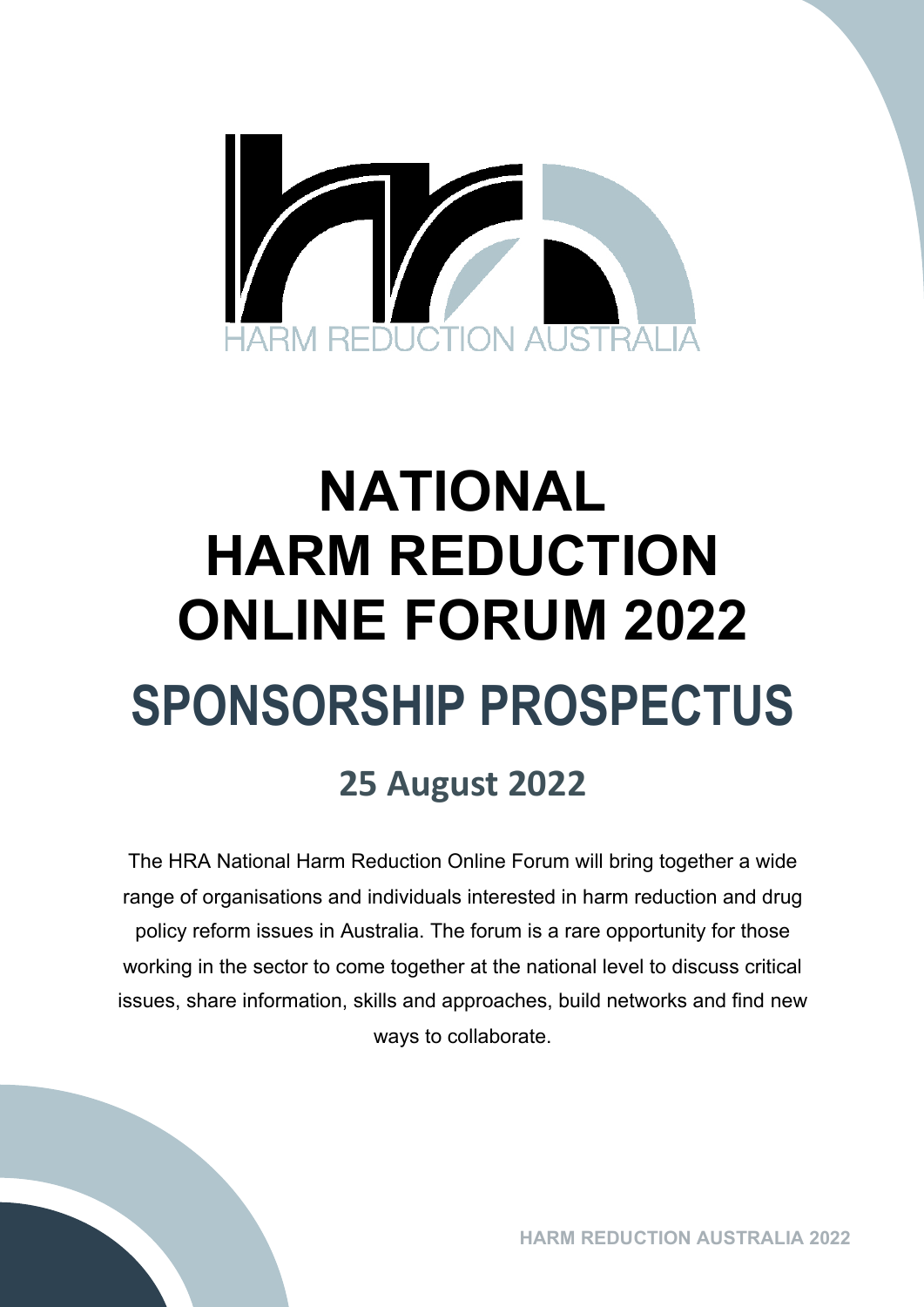## **WHO IS HRA?**

Harm Reduction Australia (HRA) is a national organisation committed to policies, programmes and practices that aim to minimise negative health, social and legal impacts associated with drug use, drug policies and drug laws. HRA's approach is grounded in justice and human rights.

HRA is a membership-based organisation that formed in 2015 due to growing concerns about the direction of drug policy in Australia. Our members are primarily people working in harm reduction, public health and related sectors, but also includes a wide range of individuals interested in the continuation and expansion of harm reduction and drug policy reform measures in Australia.

The Board and members of HRA are people who understand the complexities of drugs and drug policy and are advocating for safe, effective ways to protect the wellbeing and human rights of people who use drugs and, that of their families and wider communities. HRA aims to ensure that drug policies in Australia first and foremost do no harm and provide real benefit to Australian society through evidence-based, non-judgmental and humane responses to drug use in society.

### **Goals**

- To develop a national network of individuals and organisations dedicated to achieving and maintaining best practice harm reduction and effective and humane drug policies in Australia;
- To educate the public, decision makers and those who influence public opinion (including the media) about the efficacy and legitimacy of harm reduction and human rights-based drug policies and programs for redressing some of the harms associate with current drug laws and policies; and
- To work collaboratively to ensure reform to current drug policy with the primary aims of ending criminalisation, imprisonment, stigmatisation, discrimination and human rights violations against the people who use or have used drugs.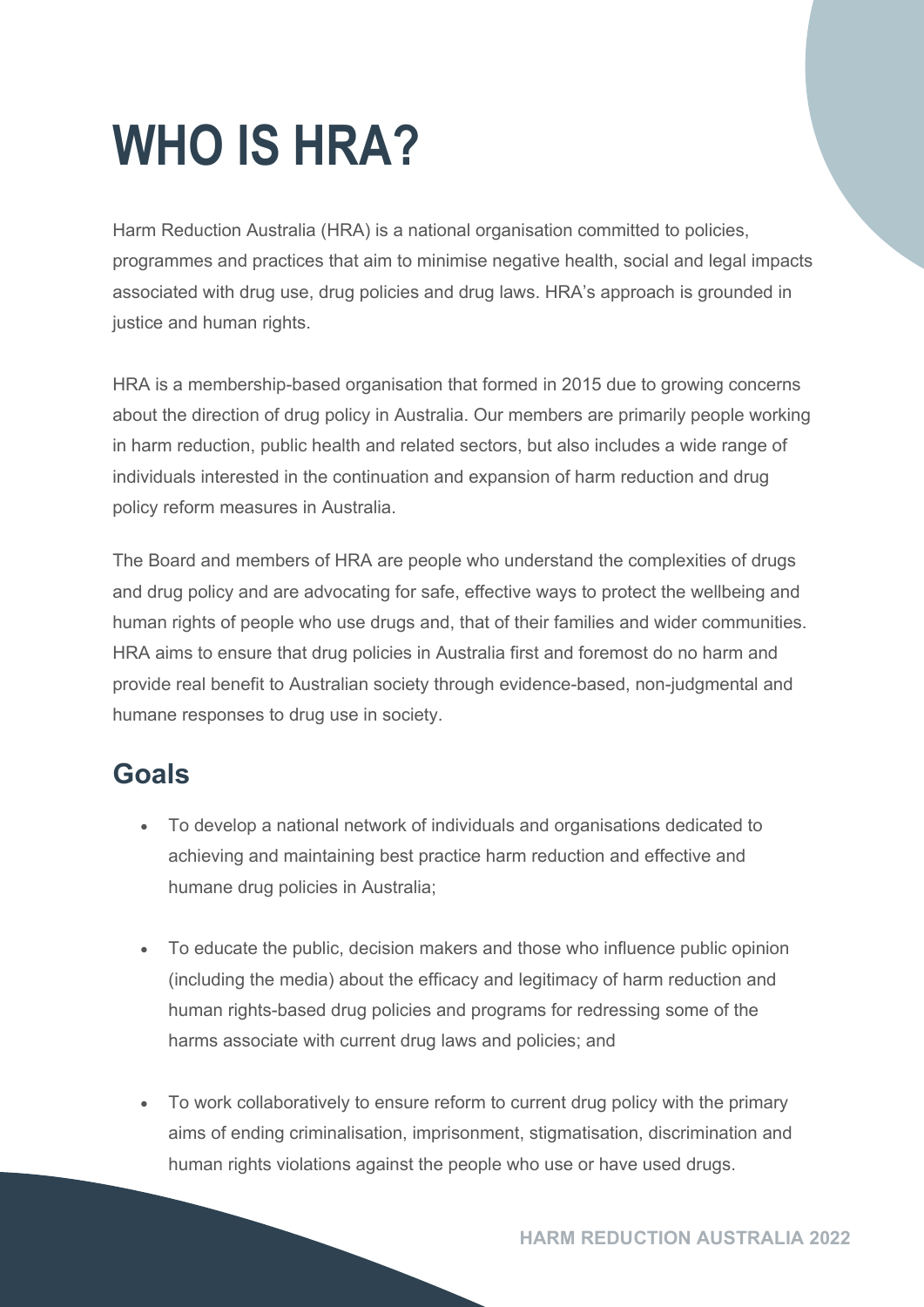## **ABOUT THE FORUM**

Currently in Australia, there is no regular mechanism to unite and bring those working in and around harm reduction and related sectors together at the national level. The **National Harm Reduction Online Forum 2022** will provide a new, unique opportunity for contemporary discussions on policy and practice, for sharing information and skills and will provide a much needed space for networking and collaborations across jurisdictions.

Although the program for the 2022 National Forum is still under-development, the online format is designed to provide an affordable and accessible way for the widest possible range of organisations, services and individuals to participate in this national event. The inaugural forum in 2022 will focus on a tailored 3-hour online program including an opening keynote, state-of-the-art plenary speaker and a facilitated discussion panel on hot topics in harm reduction and drug policy reform including issues such as:

**Needle & Syringe Programs (NSP) Roadside Drug Testing & Driving Opioid Agonist Treatment (OAT) Hepatitis C Festivals Harm Reduction Pill Testing/Drug Checking Policing & Law Enforcement Prisons** 

*and more…* **Safe Supply Decriminalisation & Law Reform Human Rights Pandemic Preparedness & Responses Drug Policy & Research Frontline Challenges & Innovations**

The online forum will be designed to provide an interactive and immersive experience with opportunity for online chat, Q & A and networking. The final session will include small group breakouts and online polling to provide HRA with guidance on what the sector needs and expects from future HRA National Harm Reduction Forums in 2023 and beyond...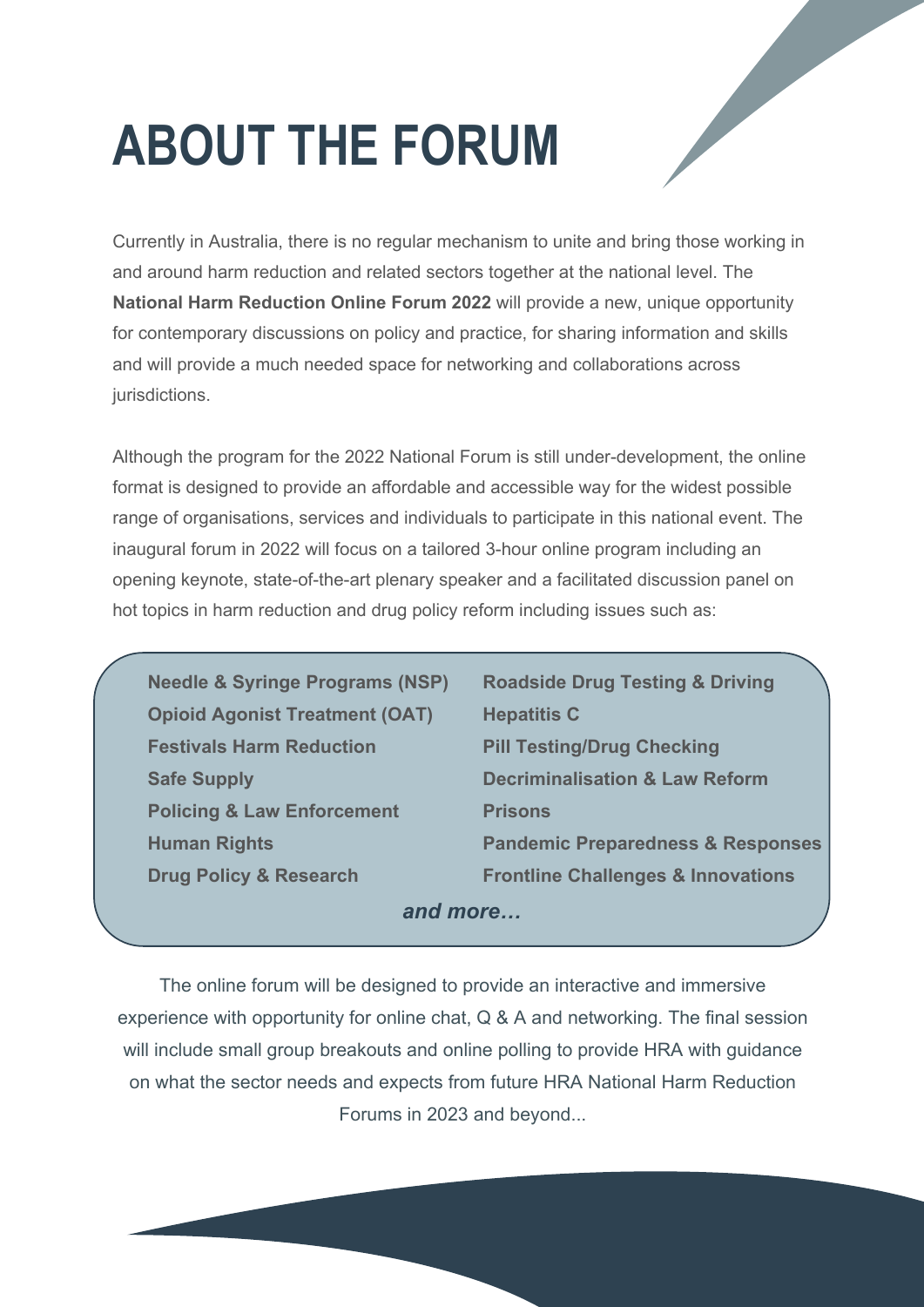### **HRA is seeking sponsors for the 2022 National Harm Reduction Online Forum through the following sponsorship opportunities:**

## **Platinum Partner | Forum Sponsor \$2500**

*Your support will allow HRA to organise and hold this important forum for the harm reduction and wider AOD sector.*

#### Benefits include:

- Acknowledgement of your Platinum Partner sponsorship and inclusion of your company/organisation logo on all promotional materials, forum program and HRA slide templates for the forum and all sessions
- As a Platinum Partner your company/organisation will be provided with the opportunity to promote your company/organisation on the Online National Harm Reduction Forum page on the HRA website
- Acknowledgment of your sponsorship as a Platinum Partner by HRA Executive Director and/or President during the opening and closing sessions of the forum
- Acknowledgement of your Platinum Partner sponsorship and inclusion of your logo on any post-forum video or other resources produced following the event.

## **Gold Partner | Forum Supporter \$1000**

*Your support will allow HRA to provide the best possible online experience for our forum participants.*

#### Benefits include:

- Acknowledgement of your Gold Partner sponsorship and inclusion of your company/organisation logo on all promotional materials, the forum program and HRA slide templates for the forum and all sessions
- Acknowledgment of your Gold Partner sponsorship by HRA Executive Director and/or President during the opening and closing sessions of the forum.